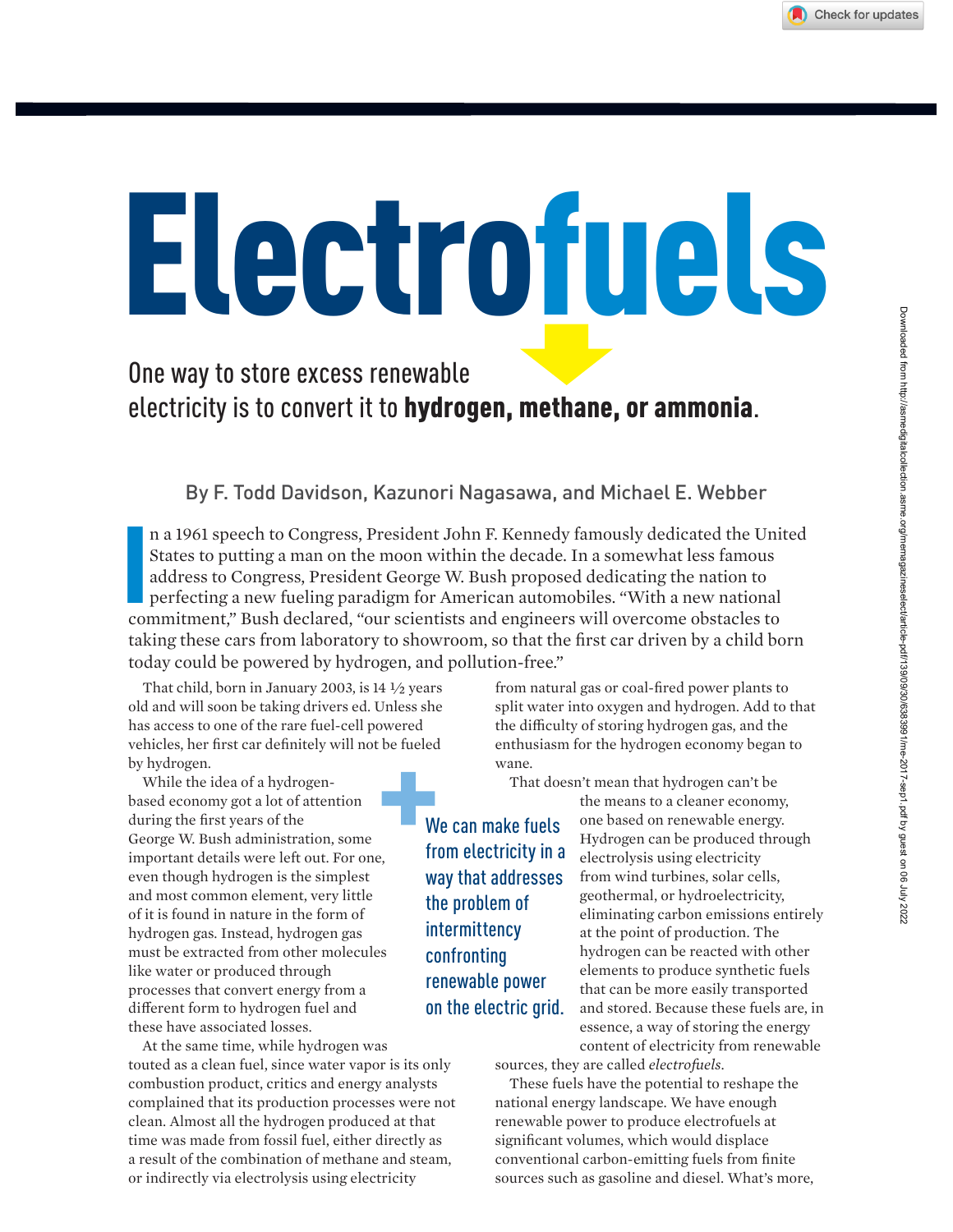### RENEWABLE ELECTRICITY

making low-carbon, energy-dense fuels from electricity can be done in a way that helps address the problem of intermittency that confronts efforts to increase the amount of renewable power on the electric grid.

When it comes to powering vehicles, the energy density of the fuel or battery is a critical consideration. The perfect energy storage medium would have high volumetric energy density (require little storage space), high gravimetric energy density (would not weigh much), and produce no carbon dioxide when used. By some measures, hydrogen is fantastic: it produces no CO<sub>2</sub> when burned, and its gravimetric energy density, 120 MJ/ kg, is the highest of any liquid or gaseous fuel. Unfortunately, hydrogen remains a gas under all but the most extreme conditions, which means it requires a lot of volume to store the fuel. Compressing hydrogen to 69 MPa (10,000 psi) or liquefying it at -253 °C (-424 °F) can improve its volumetric energy density, but at the cost of complicating the handling of the fuel.

To improve volumetric energy density under standard conditions, we need to look to heavier chemical structures that have the advantage of being liquid at standard room temperatures and pressures. Gasoline's chemical structure, for instance, can be approximated with seven carbon atoms and seventeen hydrogen atoms (C7H17), yielding an energy-dense liquid. A popular car like the Toyota Corolla can travel almost 400 miles on a single tank of gas; the gasoline in that 13-gallon tank weighs only 82 pounds. That is why gasoline and diesel are so

# WATER

Downloaded from http://asmedigitalcollection.asme.org/memagazineselect/article-pdf/139/09/30/6383991/me-2017-sep1.pdf by guest on 06 July 2022

017-sep1 ipd

## CARBON DIOXIDE

## RENEWABLE METHANE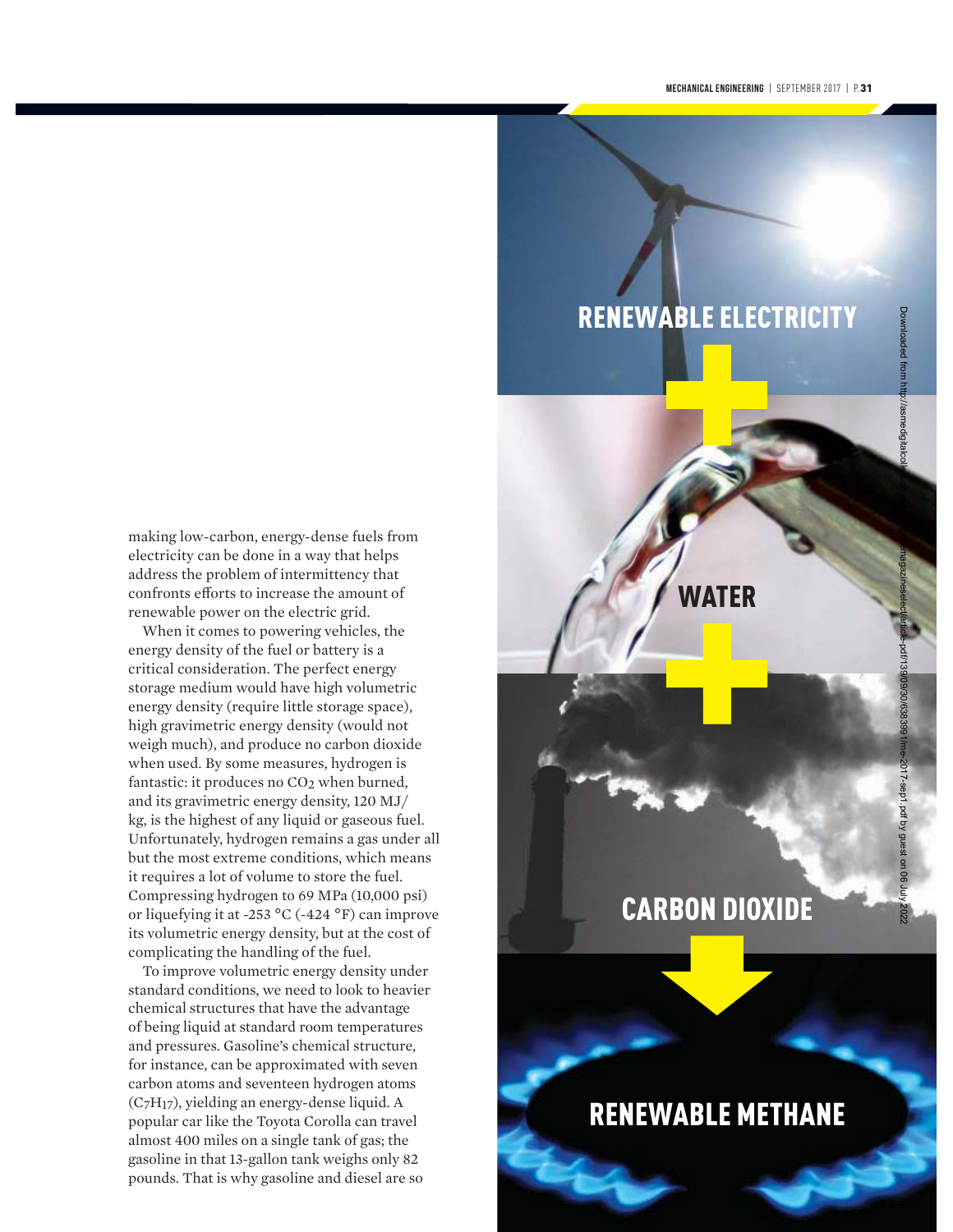attractive for transportation—and why they are hard to replace with electricity or alternative fuels such as ethanol. For the electric-powered Chevy Bolt to travel the same distance as a fully fueled Corolla, it would need a fully charged battery pack weighing nearly 2,000 pounds and occupying the space of 150 gallons.

Unfortunately, as more and more carbon atoms are included in a chemical chain, the fuel gets heavier and fewer hydrogen atoms are available to combust with oxygen per unit mass of fuel. Instead, the oxygen combines with the carbon atoms, which not only releases much less energy than burning hydrogen, but also produces carbon

dioxide. This dynamic can be observed by comparing the volumetric and gravimetric

Hydrogen can be mixed directly into existing natural gas pipelines, enabling renewable hydrogen to utilize existing infrastructure.

energy density, and the subsequent carbon dioxide emissions of combusting different hydrocarbon fuels. (See chart on page 35.) Methane—with one carbon atom and four hydrogen atoms—has the highest gravimetric energy density and the lowest carbon dioxide emissions per unit of energy released during

combustion, but it also has the lowest volumetric energy density due to its gaseous nature at standard conditions. As more carbon atoms are attached to a hydrocarbon chain the volumetric energy density rises but the gravimetric energy density begins to decline and the carbon dioxide emissions begin to rise.

While no perfect fuel exists, electrofuels made from renewable electricity are a good compromise. They have the lowest emissions of the gaseous and liquid options, and have reasonable energy density.

The simplest electrofuel—hydrogen made from

renewable electricity—is based on an old idea. The production of hydrogen from electricity was first posited to a general audience by Jules Verne in his 1874 novel, *Mysterious Island*. Renewable hydrogen suffers from the same volumetric energy

We can start with renewable, carbonfree electricity from wind and solar installations and produce an array of liquid and gaseous fuels.

density and handling disadvantages as hydrogen made from fossil fuels. However, hydrogen can be mixed directly into existing natural gas pipelines up to a concentration of 10 percent, enabling renewable hydrogen to utilize existing infrastructure for transmission and distribution.

Even more conveniently, it can also be used as a precursor for manufacturing other fuels. Hydrogen and carbon dioxide can be fed into a reaction chamber where, through the Sabatier process, a catalyst such as nickel can yield water and methane gas fuel. The source of carbon dioxide could either be from the ambient air or from a concentrated source such as carbon capture at the facility where the methane is eventually burned. Either way, this electrofuel—essentially renewable natural gas—produces virtually no net carbon emissions, while being able to tap into the existing natural gas infrastructure. This concept is being piloted at industrial scale in Europe through a scheme marketed as "Power-to-Gas."

Another potential electrofuel is ammonia produced using the Haber-Bosch process, an exothermic reaction of hydrogen and atmospheric nitrogen using a metallic catalyst. The Haber-Bosch process is already widely used in industrial production of nitrogen-based fertilizers, but typically reforms methane with steam to produce sufficient hydrogen for the ammonia reaction. To make ammonia an electrofuel, the hydrogen required for the reaction could be produced via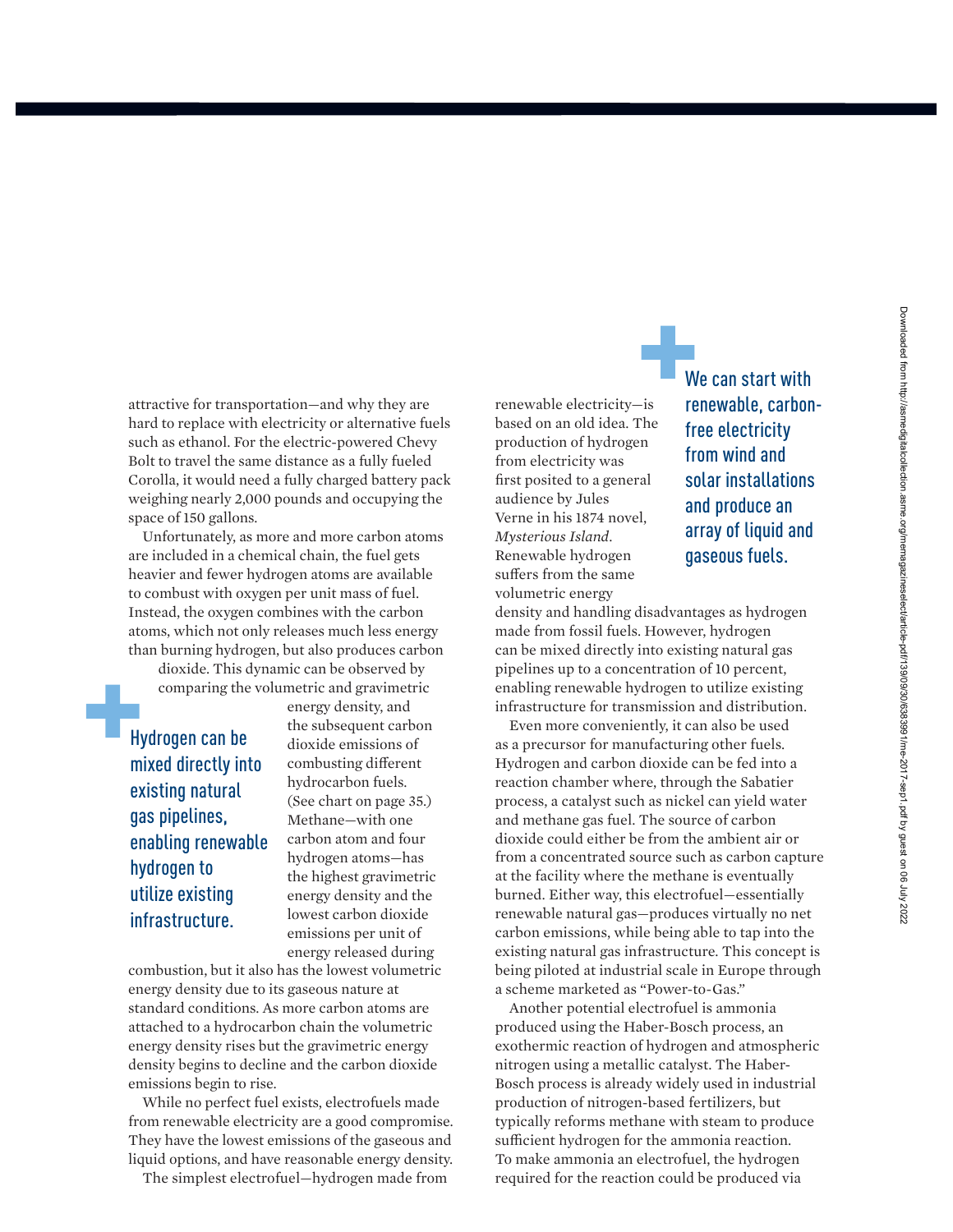solar- or wind-powered electrolysis, and the rest of the process could be powered by renewable energy sources, avoiding the need to extract fossil reserves of methane. The production of renewable ammonia provides an effective energy carrier for transporting hydrogen ammonia can be liquefied at a temperature of -33 °C (-28 °F), significantly warmer and easier to achieve compared to the -253 °C (-423 °F) required to liquefy hydrogen.

These simple chemical pathways allow us to start with renewable, carbon-free electricity from wind and solar installations and produce an array of liquid and gaseous fuels that can be used for future power generation, transportation needs, or industrial processes.

o engineers, it's not enough for a process to work. We must know that it can work scale. How much electrofuel—renewable hydrogen, renewable methane, and renewable ammonia—could the United States o engineers, it's not enough for a process to work. We must know that it can work at scale. How much electrofuel—renewable hydrogen, renewable methane, and produce in a year?

According to the U.S. Energy Information Administration, the United States produced 609 billion kWh of renewable electricity in 2016. If instead of feeding that electricity to the grid, it was directed to the production of renewable fuels using electrolyzers performing with 75 percent efficiency, then it could produce 12 billion kg of hydrogen. That renewable hydrogen could in turn produce either 19 billion kg of methane or 52 billion kg of ammonia. To put those amounts in perspective, the United States produced approximately 9 billion kg of hydrogen, 600 billion kg of natural gas, and 9 billion kg of ammonia in 2016.

On the basis of energy, the production of 12 billion kg of hydrogen would be the equivalent of 11.5 billion gallons of gasoline, approximately 8 percent of annual gasoline consumption in the United States, a nontrivial amount. As

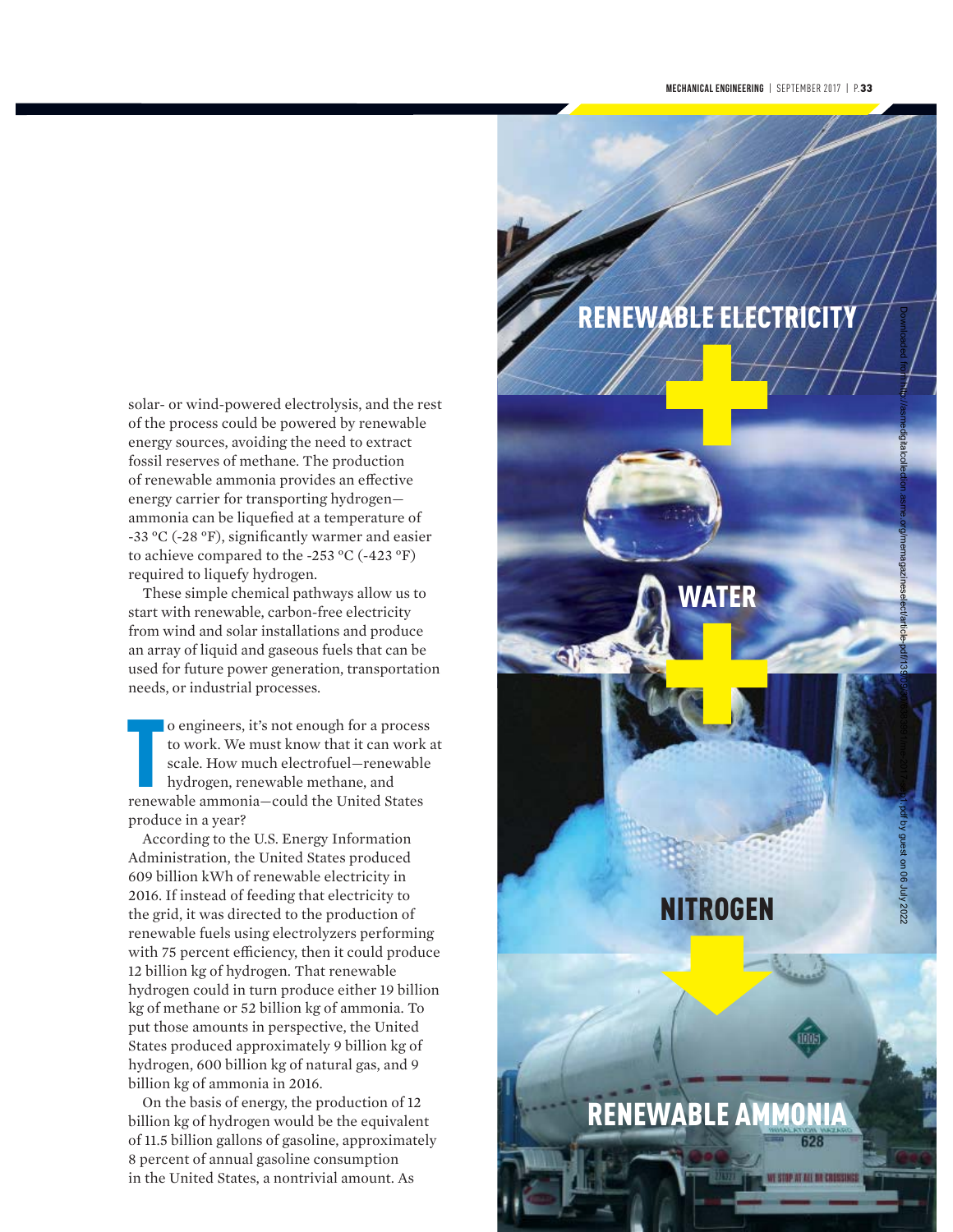| Fuel                                | <b>Chemical reaction</b><br>to form electrofuels | Energy required to form the fuels<br>[kJ of energy per mole of fuel] |                                                                                                                                                                                                                                                                          |
|-------------------------------------|--------------------------------------------------|----------------------------------------------------------------------|--------------------------------------------------------------------------------------------------------------------------------------------------------------------------------------------------------------------------------------------------------------------------|
| <b>RENEWABLE</b><br><b>HYDROGEN</b> | $2H_20 + e^- \rightarrow 2H_2 + 0_2$             | 285.8                                                                | Hydrogen can be produced using<br>renewable electricity (denoted<br>as e-) as an input. Hydrogen is<br>both a fuel and an input for the<br>exothermic, catalyst-induced<br>reactions to make methane and<br>ammonia, hence all three are<br>rightly called electrofuels. |
| <b>RENEWABLE</b><br><b>METHANE</b>  | $CO2 + 4H2 \rightarrow CH4 + 2H20 + heat$        | $-164.0$                                                             |                                                                                                                                                                                                                                                                          |
| <b>RENEWABLE</b><br><b>AMMONIA</b>  | $N_2 + 3H_2 \rightarrow 2NH_3 + heat$            | $-45.8$                                                              |                                                                                                                                                                                                                                                                          |

#### COMPARISON OF FUEL CHEMICAL REACTION

renewable power sources continue to grow, the technical potential for production of renewable fuels will continue to rise.

Challenges do exist for utilizing renewable electrofuels. Electrolysis on this scale would require a sustainable supply of purified water. This challenge can be technically overcome with desalination, but the resulting integrated desalination and electrolysis system will require additional capital and supply of renewable energy.

Ammonia also faces challenges with safely

Storing excess energy in chemical bonds in the form of hydrogen, methane, or ammonia is an effective way to achieve long-term, grid-scale storage.

storing, transporting, and handling the fuel due to its corrosive and hazardous nature. If the challenges of ammonia are too significant, alternative synthetic fuels could be considered that provide similar hydrogen carrier capability.

While the potential to displace conventional, nonrenewable, carbonemitting fuels is

appealing, the production of electrofuels could also help us manage the grid in the face of more variability. That gives us one more reason to consider them a solution to several problems simultaneously.

The rise of wind and solar has helped reduce emissions and wholesale electricity costs from the power sector. But, because wind and sunshine change according to a mix of climatic, meteorological, and astronomical factors, they introduce a lot of variable supply into the grid. This variability is different than the conventional mindset of dispatchable power plants such as those fueled by nuclear, coal, and natural gas, and is a technical challenge for grid managers. As additional renewable electricity is installed in coming years, countries might face increasing hurdles with integrating these intermittent energy supplies with the grid.

One way to solve the variability challenge is through grid-scale energy storage. Despite significant effort, electrochemical batteries still face technical and economic challenges to achieve grid-scale storage. Pumped hydro storage and compressed air energy storage can provide long duration, large capacity storage but deployment of those systems are dependent on finding the right geography or geology.

Storing excess energy in chemical bonds in the form of hydrogen, methane, or ammonia is an effective way to achieve long-term, grid-scale storage. Instead of storing a surplus of electricity in batteries to be used later, we can convert that electricity into energy-dense liquids and gases. Doing so has the potential to be simpler and